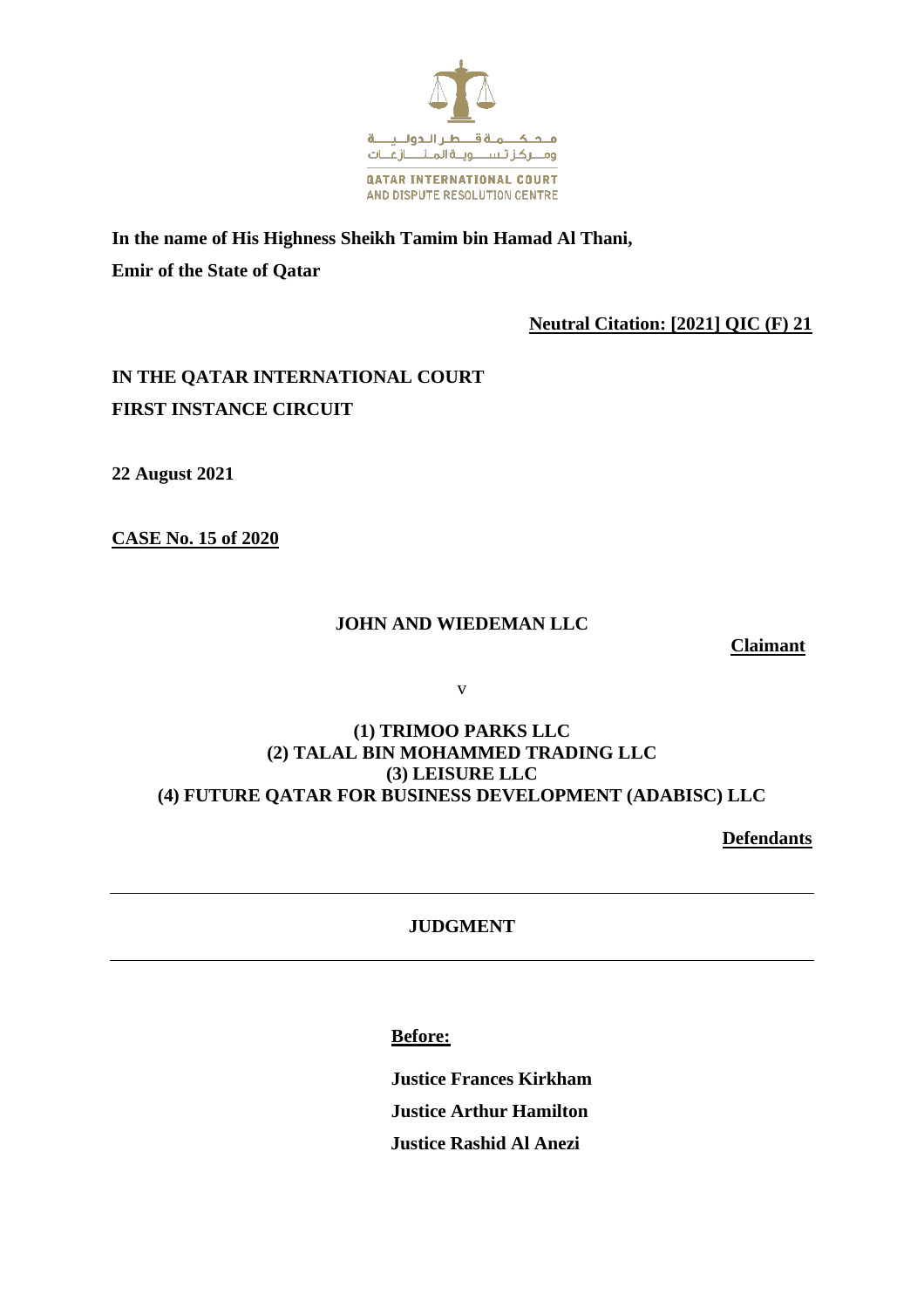#### **ORDER**

- 1. The First Defendant (Trimoo Parks LLC) shall, within 15 days of the issue of this judgment, pay to the Claimant the sum of QAR 416,539.
- 2. The First Defendant shall, within the same period, pay to the Claimant the sum of QAR 42,974.55 in respect of pre-judgment interest.
- 3. The Claimant is entitled to interest from the First Defendant on the sum of QAR 416,539 at the rate of 7% per annum from the expiry of that period until payment.
- 4. The Claim in so far as directed against the remaining Defendants is dismissed.
- 5. The Claimant is entitled as against the First Defendant to payment of its reasonable costs in pursuing this action, these costs if not agreed to be assessed by the Registrar.

# **JUDGMENT**

- 1. The Claimant is a limited liability company established in the Qatar Financial Centre ("the QFC"), where it is licensed to provide legal services. Prior to April 2020 it so practised under the name "ILC International Legal Consultants Ltd". Michel Daillet ("Mr Daillet") is, and for many years has been, an owner/partner of the Claimant.
- 2. The Defendants (referred to hereafter respectively as "Trimoo", "TBMT", "Leisure" and "Adabisc") are limited liability companies, each separately incorporated in Qatar but outside the QFC. The principal owner/partner of TBMT is, and as at September 2018 was, Talal bin Mohammed Al Attiyah ("Mr Al Attiyah"), a prominent Qatari businessman. TBMT is and then was the parent company of Leisure and of Adabisc. The latter is and then was, in turn, the parent company of Trimoo.

The background to and terms of the Engagement

3. As at September 2018 Adabisc was a long-standing client of the Claimant, their professional relationship having commenced in about 2009. The owners/partners of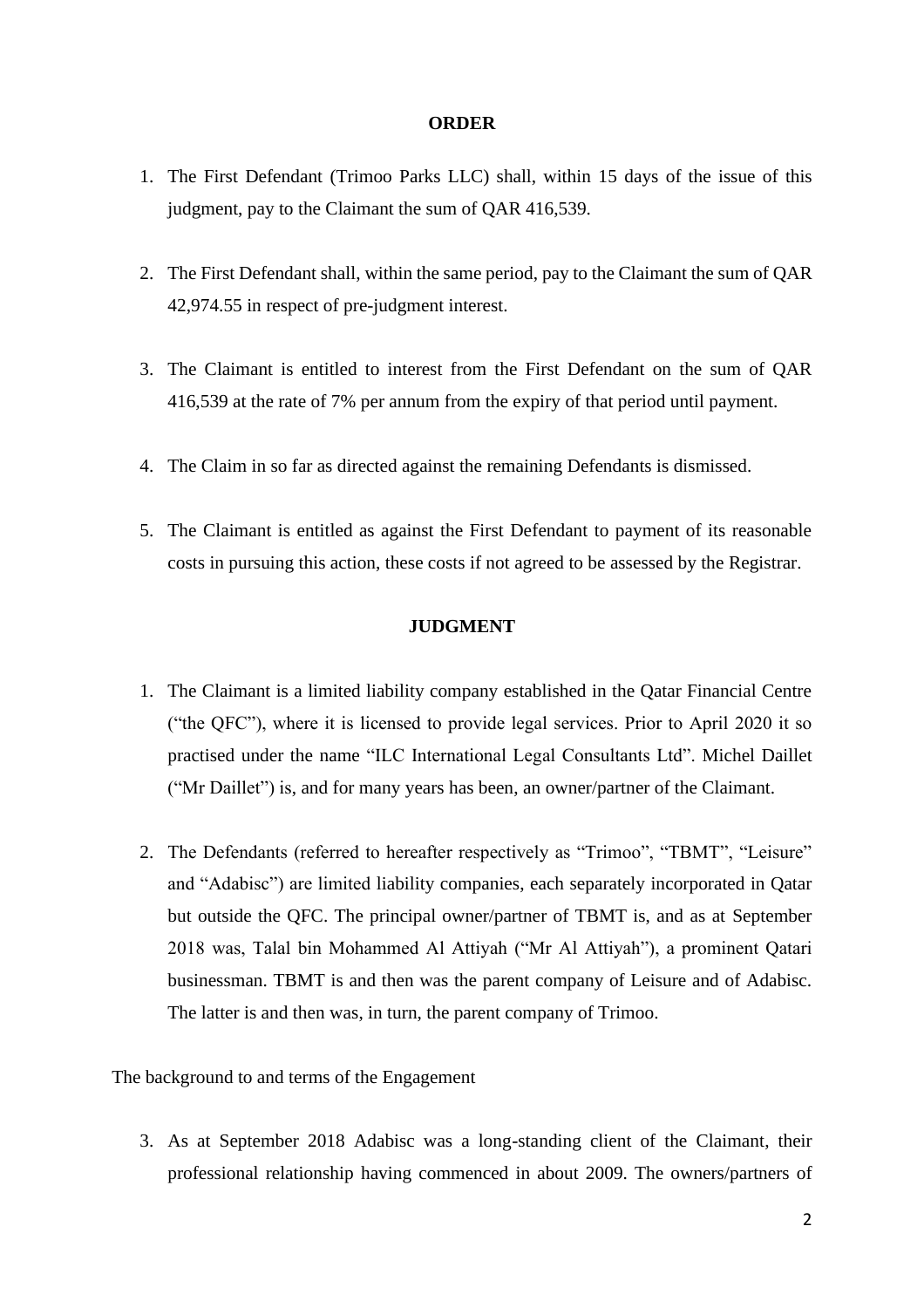Adabisc were at that time Luay Darwish, a Jordanian businessman, and Riad Makdessi, a Syrian businessman, for each of whom Mr Daillet came to have much respect. Among the professional arrangements entered into from time to time between the Claimant and Adabisc was one regulated by a Letter of Engagement (with incorporated Terms of Business) dated 3 February 2015. That arrangement took the form of a yearly retainer with monthly payments for a defined number of afternoons, with provision for additional work if required. In 2016 Mr Darwish and Mr Makdessi sold most of their interests in Adabisc to TBMT, retaining at that time minority interests.

- 4. In August 2018 Mr Darwish approached Mr Daillet with a view to a further annual retainer being entered into. The parties were on this occasion to be the Claimant and Trimoo. The terms were negotiated by Mr Daillet for the Claimant and by Stefan Weber, a business manager of Trimoo, for that company. It took the same broad form as the arrangement of February 2015 (including incorporated Terms of Business) but with some differences. The Letter of Engagement was addressed to Mr Darwish and Mr Makdessi at Adabisc. The contract was signed on 12 September 2018 by Mr Daillet for the Claimant and by Mr Darwish for Trimoo. Although section 1 of that Letter of Engagement ("the Engagement") refers to "Trimoo LLC", rather than to "Trimoo Parks LLC", it was confirmed at the hearing of this case that the former was a misnomer, the contracting party being the latter.
- 5. Under section I, headed "Introduction", the Engagement provided:

"We are to assist Trimoo LLC (the "**Client**") in relation to the preparation or review of a list of contracts pertaining to Trimoo's business".

6. Under section 3, headed "Scope of Work; presence at Trimoo's offices", the Engagement provided:

> "Michel Daillet will prepare or review a number of documents between September 1, 2018 and August 31, 2019.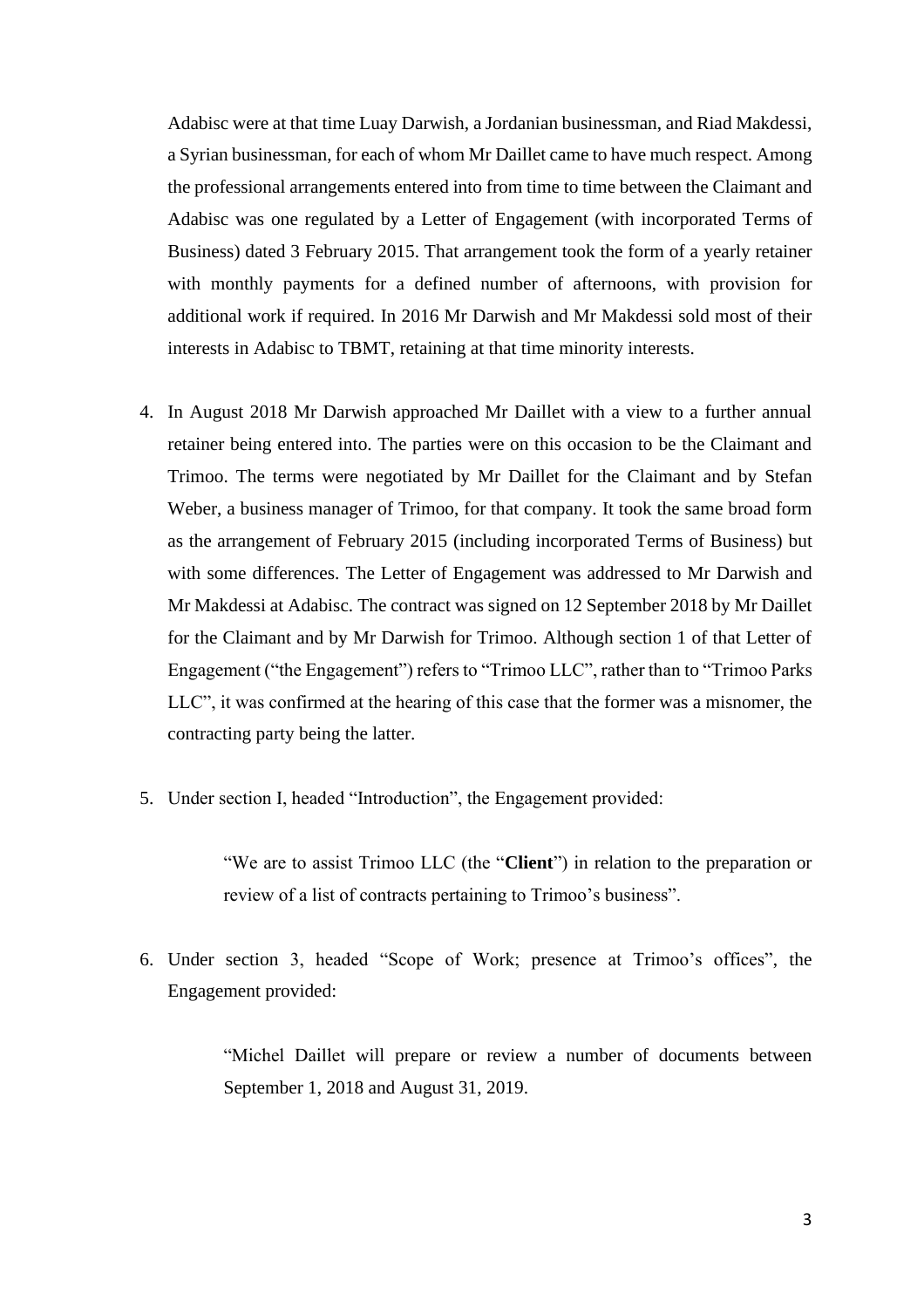Michel Daillet will spend 104 half-days of four hours (arriving between 3:30 and 4 pm), that is 416 hours of work, over the course of one year, in the offices of Trimoo, to accomplish this task.

The number of afternoons spent at the offices of Trimoo each week will vary upon the workload. It is envisaged that, during the initial few months, Michel Daillet will spend three or more afternoons per week to cover the backlog of legal work to undertake.

Michel will give notice to Trimoo in advance of any holidays he intends to take. However, this will not affect the number of 104 half-days of presence in Trimoo's offices and any of its affiliates."

7. Under section 4, headed "Charges", the Engagement provided:

"The Client will pay ILC an amount of QAR 30,000 per month during the course of one full year, for a total of QAR 360,000, in consideration for the implementation of the scope of the work described above.

Unless otherwise agreed between the parties, any additional work that we are required to undertake in excess of the agreed hours for the full year as per section 3 above will be charged subject to our regular hourly rates (excluding VAT and disbursements) as follows: [certain rates were then specified]..."

8. Under section 5, headed "Reporting arrangements", the Engagement provided:

"Our principal contact at the Client on this matter will be you, Besna Kraiem, or any person appointed by you and involved in the task in hand."

Ms Kraiem was a business development officer of Lebanese origin then employed by Leisure.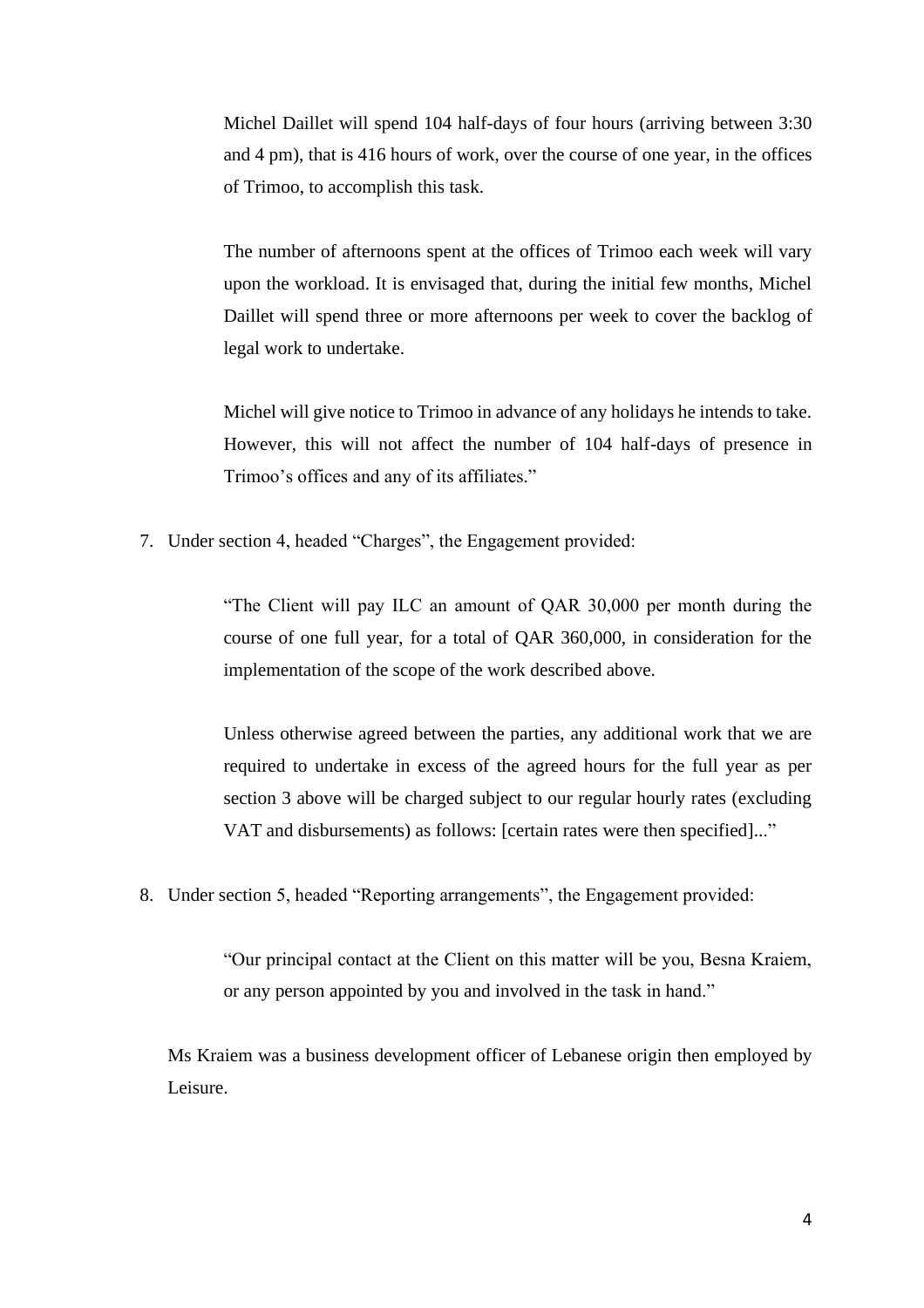9. Under section 6, headed "Billing arrangements", the Engagement provided:

"We will render a monthly invoice to the Client, marked for your attention, for an amount of QAR 30,000, on each last day of the calendar month.

Attached to the invoice will be a rolling overview of the total time worked for the Client year-to-date as well as the remaining balance required to complete the agreed hours for the full year as per section 3 above." This section continued by making certain financial arrangements in the event that the Engagement was terminated (by either party) prior to expiry of the full year. These included that, in the event of less work having been done than the monthly hours anticipated, "Michel will work for the Client and its affiliates for the additional afternoons necessary…".

10. The Terms of Business provided among other things:

# "20 *Governing Law and Jurisdiction*

The terms of the Engagement are to be governed by and construed in accordance with the laws of the Qatar Financial Centre (QFC) and any disputes arising in connection with the Engagement are to be subject to the exclusive jurisdiction of the Courts of the QFC."

They also provided, under paragraph 7 *Fees*:

"We reserve the right to charge interest on overdue amounts at 2% above the base rate from time to time of the Qatar Central Bank or the rate payable on judgment debts at the time the amount is due."

### The proceedings

11. In this action the Claimant sues the Defendants, jointly, for QAR 416,539 together with interest thereon. The action is based, fundamentally, on the Engagement.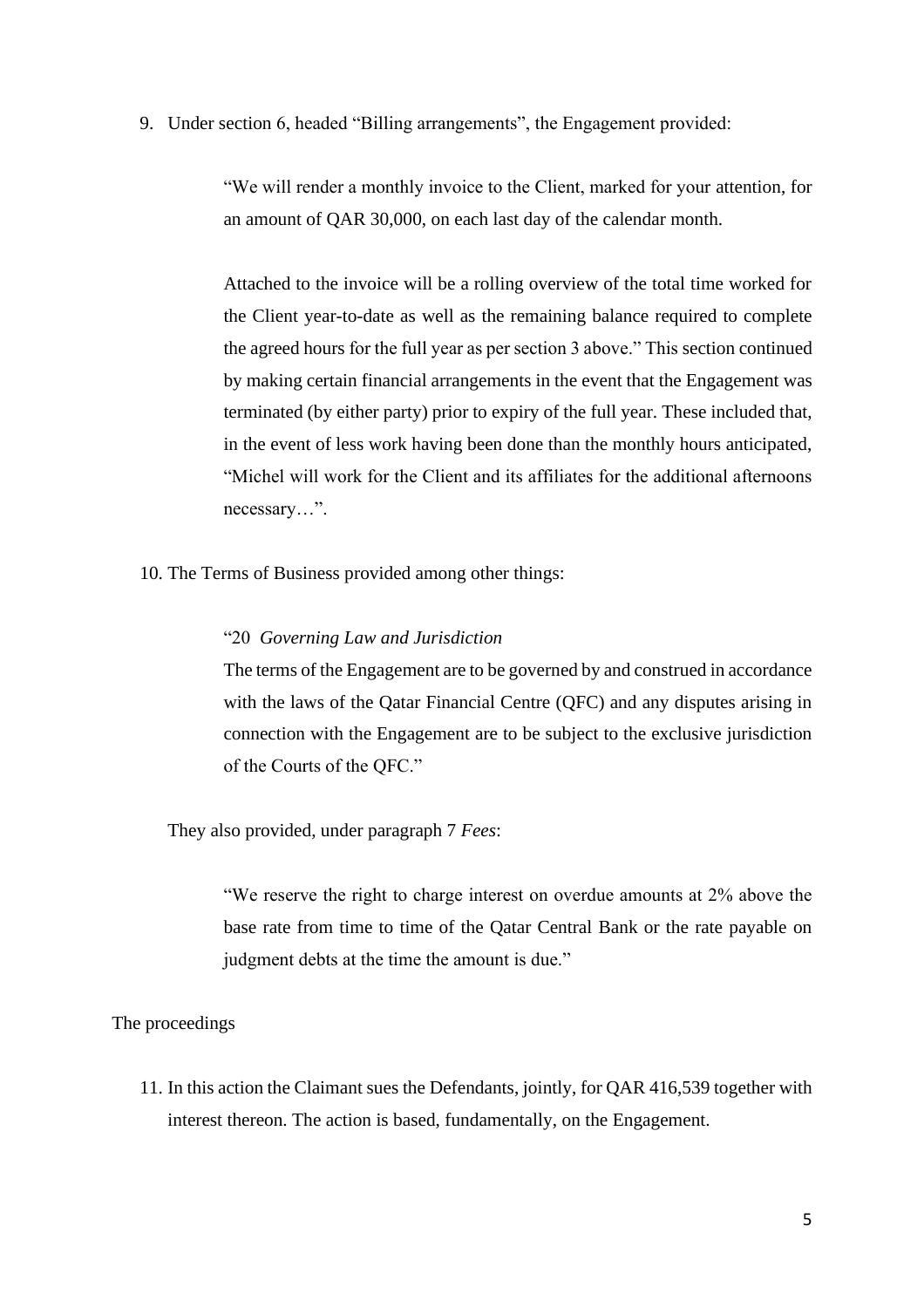- 12. The Defendants responded initially to the Claim by contesting this Court's jurisdiction to entertain it. They did so by a joint Defence in which they had common legal representation, as they have had throughout these proceedings. The basis of that challenge was that none of the Defendants had explicitly agreed to submit to the jurisdiction of the Court. That challenge was rejected by the Court in its judgment dated 8 February 2021 (reported at [2021] QIC (F) 4). The Court, however, recognised (at paragraph 8 of the Judgment) that jurisdiction, in so far as based on Article 9.1.3 of its Rules, was dependant on the relevant Defendant being a "contractor" with the Claimant. That was a matter to be determined in due course.
- 13. In advance of the hearing (which was held remotely on 7 July 2021) the Claimant filed and served numerous documents, including witness statements by Mr Daillet and by a Mr Fabregat, who had been employed by Adabisc between April 2018 and June 2019. The Defendants filed and served a witness statement by a Mr Elbassiouny, who had worked as Acting Managing Director for Leisure from April 2019. The Defendants filed no other documents. Mr Daillet also appeared at the hearing as the legal representative of the Claimant. The Defendants were legally represented by Dr Hazem.
- 14. Although the Defendants had indicated earlier that they chose to present their case in Arabic rather than in English (as they are entitled to do), in the event Dr Hazem chose to present it in English. There were no language difficulties. Mr Daillet spoke to his witness statement, which he confirmed subject to a minor typographical correction. Dr Hazem stated that he had no cross-examination of the witness. The Court, however, asked certain questions of him. Neither Mr Fabregat nor Mr Elbassiouny gave oral testimony. Mr Daillet and Dr Hazem made oral submissions in amplification of Skeleton Submissions filed earlier.
- 15. Mr Daillet's evidence as to matters of fact, both in his witness statement and orally, was clear and convincing. It was not challenged nor, subject possibly to one matter referred to below, contradicted. The Court has no hesitation in finding it to be both truthful and accurate.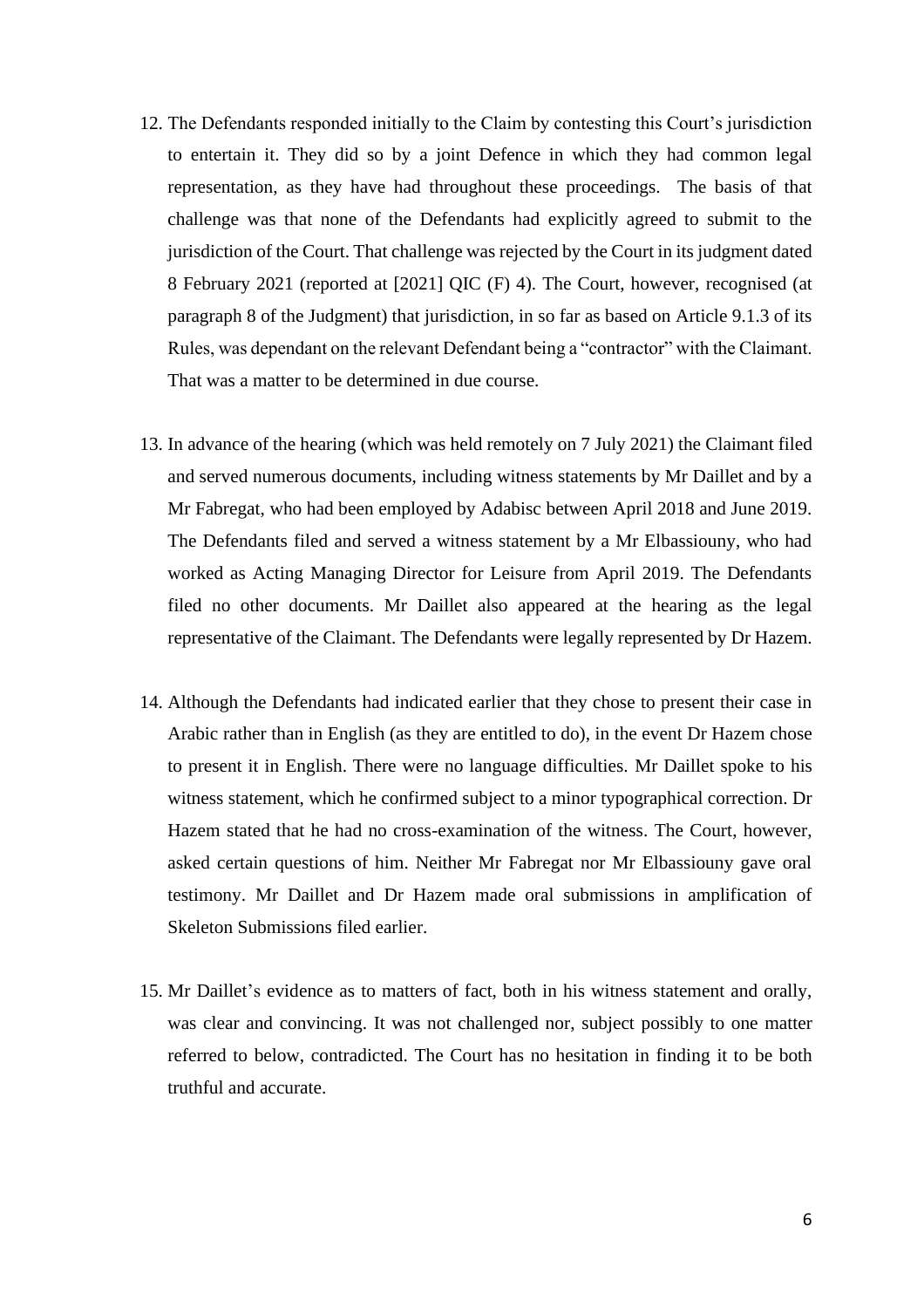The conduct of parties relative to the Engagement

- 16. In September 2018 the Claimant (in the form of Mr Daillet) commenced work under the Engagement. At the outset he was provided, as envisaged in section I of it, with a list of contracts. That list, which was provided orally by Mr Weber and recorded by Mr Daillet, is reproduced at pp. 50-52 of the Bundle of Exhibits. It identifies a number of contracts, in some of which Trimoo and a third party are the prospective contracting parties. However, the list also includes contracts in which Trimoo was not to be a party, for example, a staff costs contract between Adabisc and Leisure and a number of service agreements between Leisure and its eight operating subsidiaries. It was thus evident from the outset that the work expected of the Claimant was not limited to work in which Trimoo alone had the need for legal services but included work for the remaining Defendants, all of whom can properly be regarded as "affiliates" of Trimoo within the meaning of the Engagement. Further, a principal task given to Mr Daillet in the early months of the operation of the Engagement was to review the corporate structure referred to above, which review involved all four companies.
- 17. In due course drafting work was required for an Amendment to a Lease Agreement between TBMT and the proprietor of premises at Doha Festival City Mall, a draft intellectual property rights licence between Trimoo and Leisure, a draft Management Agreement between Trimoo and the proprietor of Musheireb and a draft Secondment Agreement between Adabisc and Leisure. Mr Daillet also reviewed various contractual arrangements for TBMT in relation to a dispute which arose with Mr Darwish and Mr Makdessi, former owners/partners in Adabisc, who had early in 2019 disposed of the remainder of their interests in that company. Numerous other items of work were undertaken by him in the interests of one or more of the affiliate companies. Emails point to instructions for the work coming from senior employees of each of the four Defendants. Towards the end of the Engagement period Mr Al Attiyah personally consulted Mr Daillet in relation to the dispute with Mr Darwish and Mr Makdessi regarding their departure from Adabisc.
- 18. Both Mr Daillet and Dr Hazem were content that the Court should have regard to the witness statements of Mr Febragat and Mr Elbassiouny, although neither had given oral testimony. Mr Febragat's statement was supportive of Mr Daillet's testimony and was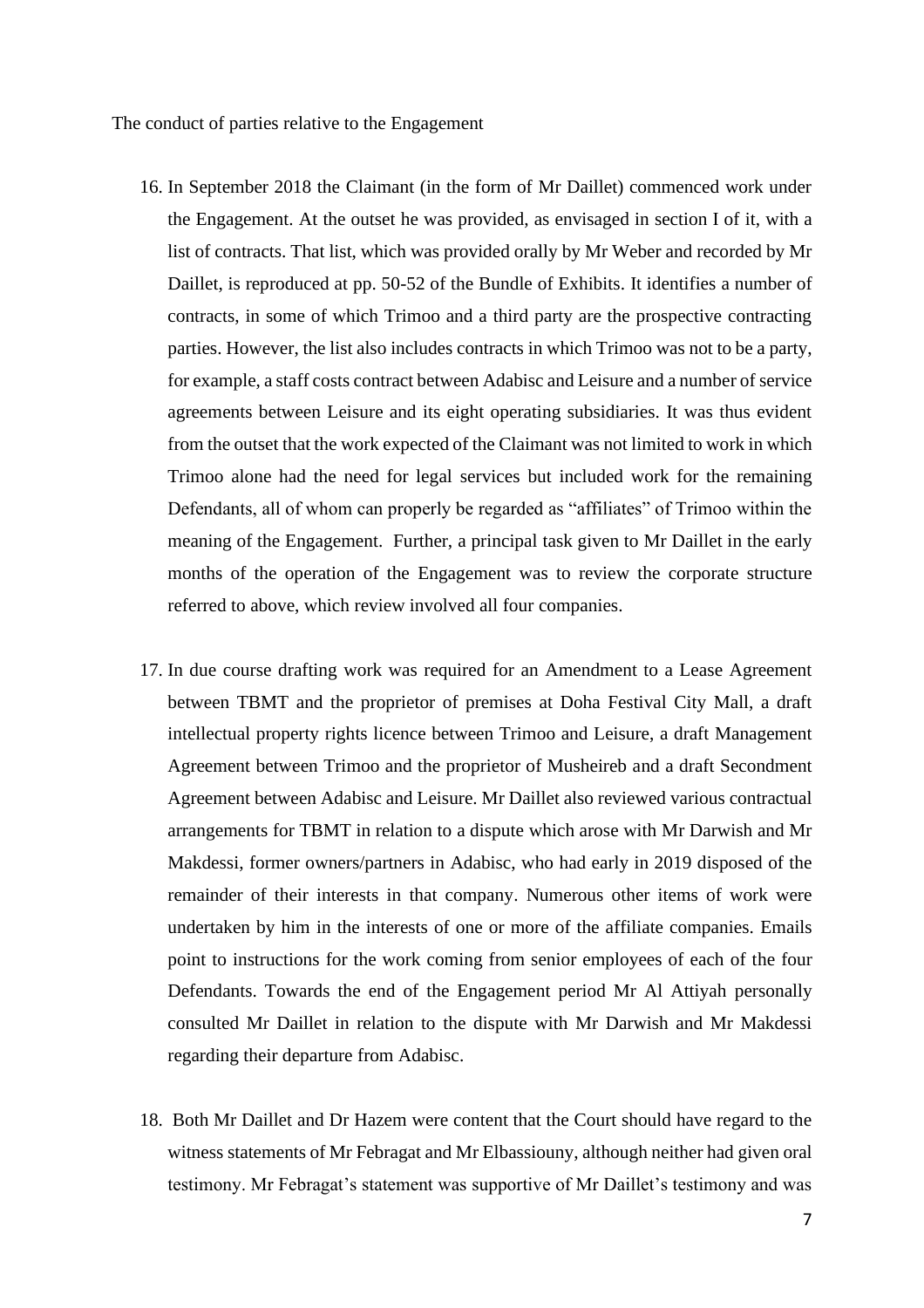not contradicted. In his witness statement Mr Elbassiouny states that he was appointed as Acting Managing Director of Leisure from 21 April 2019. He suggests in that statement that Mr Daillet acted only for Trimoo. He can, by reason of the date of his appointment, speak only to a limited part of the period of the Engagement. As he was not called to give oral evidence, he was not subject to cross-examination. In so far as the contents of his witness statement may conflict with the unchallenged testimony of Mr Daillet, we prefer the latter.

- 19. As provided for in the Engagement, the work was carried out at Trimoo's offices, mainly those at the Gate Mall but for a few weeks in June/July 2019 at the Doha Festival City Shopping Mall. At the former there was a security system which involved Mr Daillet punching in and out his times at the premises. For the latter he was supplied with a magnetic access card. He was allocated a dedicated parking space.
- 20. As further provided in the Engagement, the Claimant each month rendered to Trimoo with its monthly invoice a rolling overview of the total numbers of afternoons worked to date. These documents went initially to Mr Darwish but, after his departure in January 2019, to the finance department of Trimoo. No challenge was made at any time to those numbers. Payments were made (ultimately) for the first four months of the Engagement by cheques drawn on accounts in the name of Adabisc. Payment remains outstanding for the remaining eight months and for additional hours (54 afternoons), for which an invoice was rendered in August 2019. The principal outstanding amounts to QAR 416,539. Interest thereon is also claimed.
- 21. The only contract in writing concerned with the provision of these legal services is the Engagement, to which as drafted and signed the Claimant and Trimoo are the only parties. The remaining three Defendants clearly each, to some extent, benefited from the services rendered. The Defendants, including Trimoo, denied, in a common defence, that any sum was due to the Claimant by any of them, although ultimately at the hearing Dr Hazem conceded that Trimoo still owed the Claimant QAR 240,000, being eight of the monthly payments due under the Engagement. They also contend that this Court has no jurisdiction against any of TBMT, Leisure or Adabisc and that none of these three Defendants is liable, on any basis, to make any payment to the Claimant.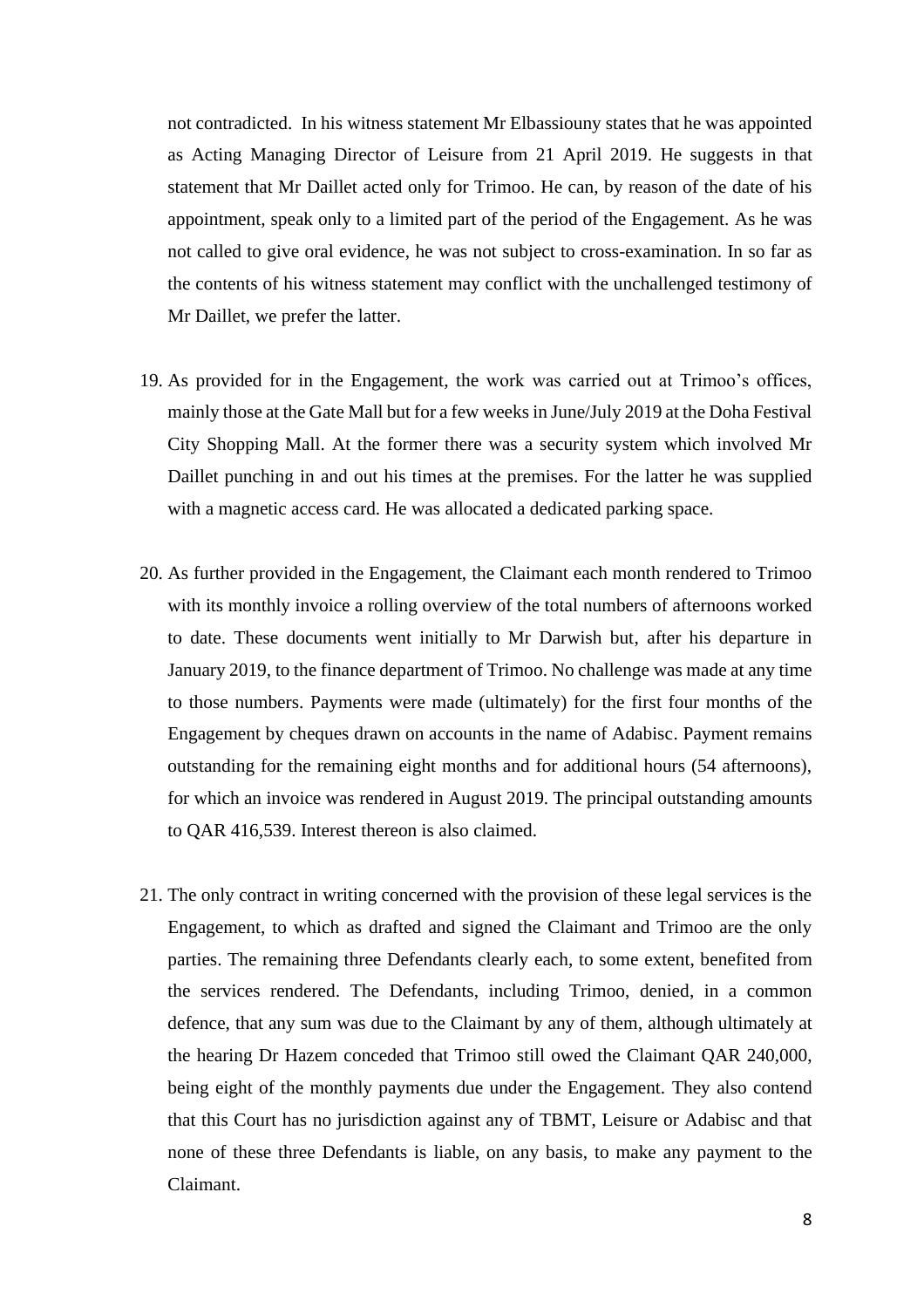The relevant law

22. The terms of the Engagement are governed and are to be construed in accordance with the laws of the QFC (Terms of Business, paragraph 19). The QFC Contract Regulations provide:

## "Article 45-INTENTION OF THE PARTIES

- (1) A contract shall be interpreted according to the common intention of the parties.
- (2) If such an intention cannot be established, the contract shall be interpreted according to the meaning that reasonable Persons of the same kind as the parties would give to it in the same circumstances.

# Article 47-RELEVANT CIRCUMSTANCES

In applying Article 45…, regard shall be had to all the circumstances, including: ……

- (3) the conduct of the parties subsequent to the conclusion of the contract;
- (4) the nature and purpose of the contract;

……………..".

#### Interpretation and application

23. Section 3 of the Engagement provided that Mr Daillet would "prepare and review a number of documents" during the year of the engagement. It did not specify what these documents were nor the character of the particular legal services which would be called for. Although section 1 of the Engagement referred to a "list of documents pertaining to Trimoo's business", that list when provided to the Claimant by Trimoo encompassed documents which did not, in a narrow sense, pertain solely to that business but included documents for "affiliates" of it. It was clearly envisaged by the Engagement that the other Defendants, as affiliates of Trimoo, might in some circumstances benefit from the Claimant's services under it. Section 6 obliged the Claimant, in the event contemplated there, to work for them. Section 3 also envisaged Mr Daillet working in the offices of any of them. The named principal contact at the Client was an employee of Leisure. The Claimant proceeded to provide its services on the basis that the scope of the work to be done by it under the Engagement was not to be narrowly construed.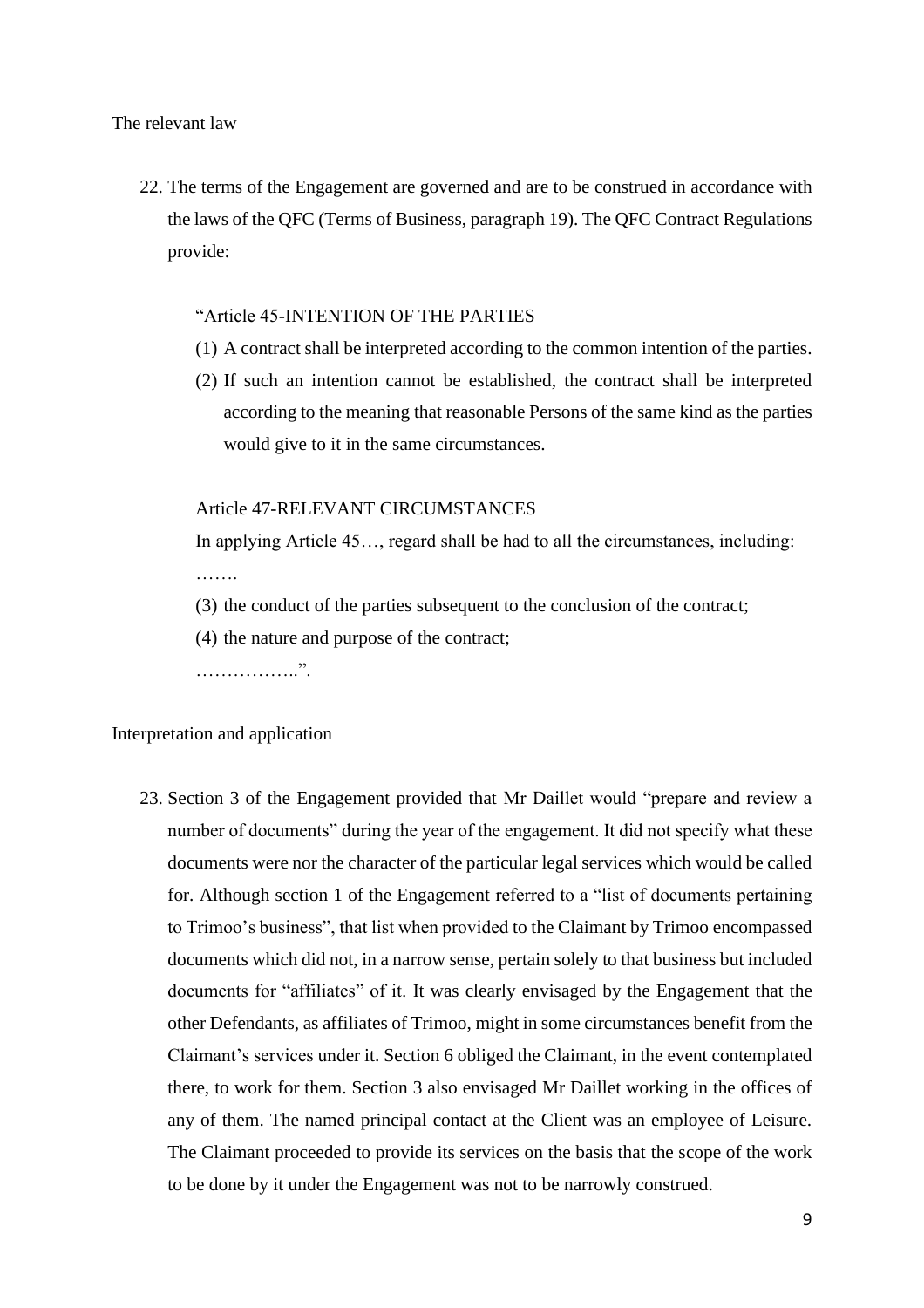- 24. The nature and purpose of the Engagement, entered into in the context described above, was consistent with it being intended to be used as a vehicle through which services could be provided not only to Trimoo but also, if appropriate, to one or more of its affiliates, with the Claimant being remunerated under the Engagement for such services. The conduct of parties points clearly to a mutual understanding that it be so used. This implicit understanding is fortified by the fact that, when payment for the services was (partially) made, that payment was not by Trimoo but by one of its affiliates (Adabisc). By the time of that partial payment, services had been rendered for the benefit of all four Defendants. Trimoo cannot have been unaware that the Claimant's services were being provided not only for itself but also for its affiliates. If the Engagement as drafted did not encompass work for Trimoo's affiliates, then it was by the parties' conduct amended so as to encompass such work.
- 25. The Court is satisfied that additional work (amounting to an extra 55 afternoons) was duly required under the Engagement and was duly executed. No challenge was, until 21 March 2021, made to such work having been executed, although each monthly report (except those for June and August 2019) indicated that more than the basic hours had been worked. No evidence was led by the Defendants which rebutted Mr Daillet's evidence to that effect. The Claimant is entitled to receive payment for such work, as well as for the unpaid monthly amounts. The Claimant has restricted the sum sued for by discounting charges for four afternoons.
- 26. The next question is who is liable in law to pay that sum. The Claimant submitted that the Engagement as drafted was amended to the effect that all four Defendants as well as the Claimant became parties to it and that all became "jointly" liable under it. There was, however, no amendment in writing and, so far as appears from the evidence, no express oral agreement to that effect. Mr Daillet submitted that the Defendants and the Claimant had, by their conduct, implicitly amended the Engagement so that all four Defendants became clients of the Claimant under it. We are not persuaded that any agreement to that effect can properly be implied.
- 27. There was already in place a written agreement, the effect of which was, as we have held, that work done by the Claimant for any of the four Defendants was to be remunerated, the person obliged to pay such remuneration being Trimoo. The need, in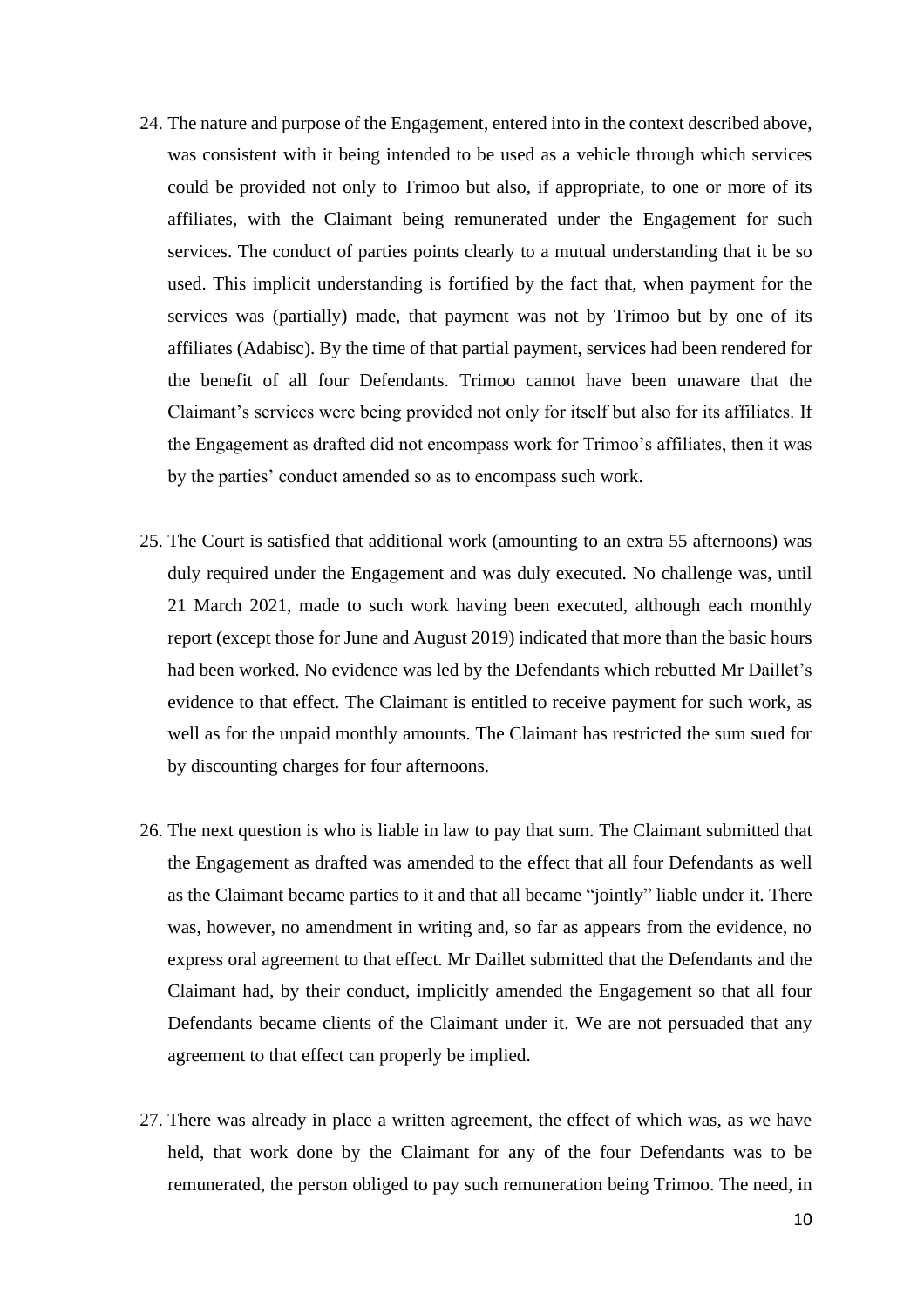the circumstances existing at the time of the operation of the Engagement, for any enlargement of the parties to it has not been demonstrated. While there was no contractual or other bar to its amendment by conduct, there is no basis in the evidence to justify a conclusion that there was an intention by the Claimant and all four Defendants that the Engagement be amended to that effect. A consequence of such amendment would have been that each Defendant would then have become exposed to liability on a "joint" basis, that is, jointly and severally, so that the Claimant could recover the whole amount due from any one of them, with the paying party having rights of relief against the other Defendants. That would have been a radical variation to the written Engagement. Mr Daillet in his submissions described the relationship among the Defendants as "symbiotic". That may have been an apt description of their working practices; but the separate character of their legal personalities must be recognised and given effect. There is a general presumption against joint and several liability.

- 28. In circumstances where there was no existing Engagement it might have been possible to hold, on the basis of the parties' conduct, that each Defendant had entered into an implied contract with the Claimant for the provision of legal services and that each was liable to pay the appropriate sum for the services received by it. It might even have been possible in such circumstances to hold that there had been a single implied contract under which all the Defendants were liable, whether jointly or on some other basis. But, in the context of the existence of the express Engagement no such contract or contracts can properly be implied.
- 29. We have considered whether Trimoo might alone be liable for the unpaid monthly fees but that all the Defendants might be liable, jointly and severally, for the additional work. However, we are not satisfied that a different scope of liability can have been intended to apply to those two elements. There is nothing in the written Engagement to suggest that any such difference was contemplated. Further, the work undertaken for affiliates of Trimoo was undertaken from the outset with the basic two half-days per week and the additional time being devoted indiscriminately to work for all four companies. There is no evidential basis for an inference that it was intended that the nature of the obligation to pay was to differ as between these two elements.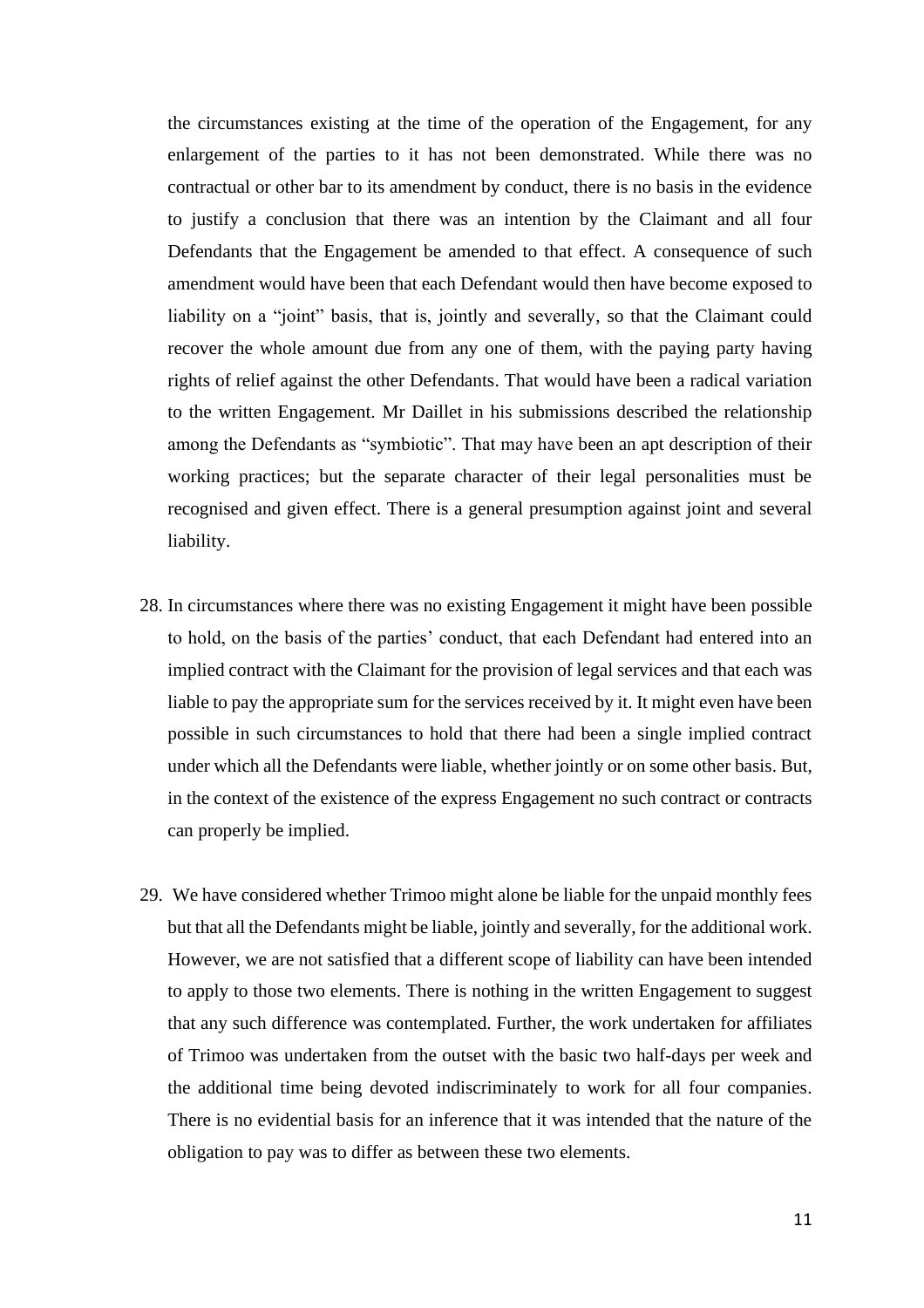- 30. The scope of the parties liable for payment of unpaid sums may, as it turns out, be of some practical importance. The Court was informed that, while TBMT and Leisure remain active commercially, Adabisc and its subsidiary, Trimoo, are no longer active, though neither of the latter has been or is in the course of being wound up. The Court cannot become involved in any question as to whether a debtor is "good for the money"; its concern is only with who, as a matter of law, is liable. It may be, however, that TBMT and Leisure, who undoubtedly received the benefit of the Claimant's legal services, would find it commercially fitting to acknowledge that benefit and make good any shortfall in what the Claimant can recover from Trimoo.
- 31. As it has not been established that any of the Defendants other than Trimoo was a contractor with the Claimant with respect to these services, this Court has no jurisdiction against any of them under Regulation 9.1.3 of its Procedural Rules (reflecting Article 8.3.c/3 of the QFC Law). No other basis of jurisdiction is suggested. Accordingly, the case, in so far as directed against TBMT, Leisure and Adabisc, must be dismissed on jurisdictional as well as on substantive grounds.
- 32. Dr Hazem submitted that it had not been proved that any additional work had been "required" under section 4 of the Engagement. There had been no acknowledgement by Trimoo or otherwise that such work had been done nor any documentary approval or endorsement of that work. As indicated above, we reject that submission. No evidence was led by the Defendants to counter Mr Daillet's evidence (which we accept) that the additional work was duly instructed by appropriate employees and was duly performed. The incorporated Terms of Business (by paragraph 5) provided that the Claimant was entitled to presume that all of the client's employees who gave instructions were authorised to do so and that the Claimant might act on oral instructions. Given the way in which the Engagement was operated, that presumption extended to employees of all four Defendants. Dr Hazem further relied on the circumstance that the Claimant was claiming remuneration for work allegedly done after payment for the monthly fees had ceased to be made. But, no question of limitation of action arises and, the Engagement not having been terminated by the Client, the Claimant was entitled to continue performing under it and to receive due payment for such performance. Trimoo is, accordingly, liable in law to pay the whole amount sued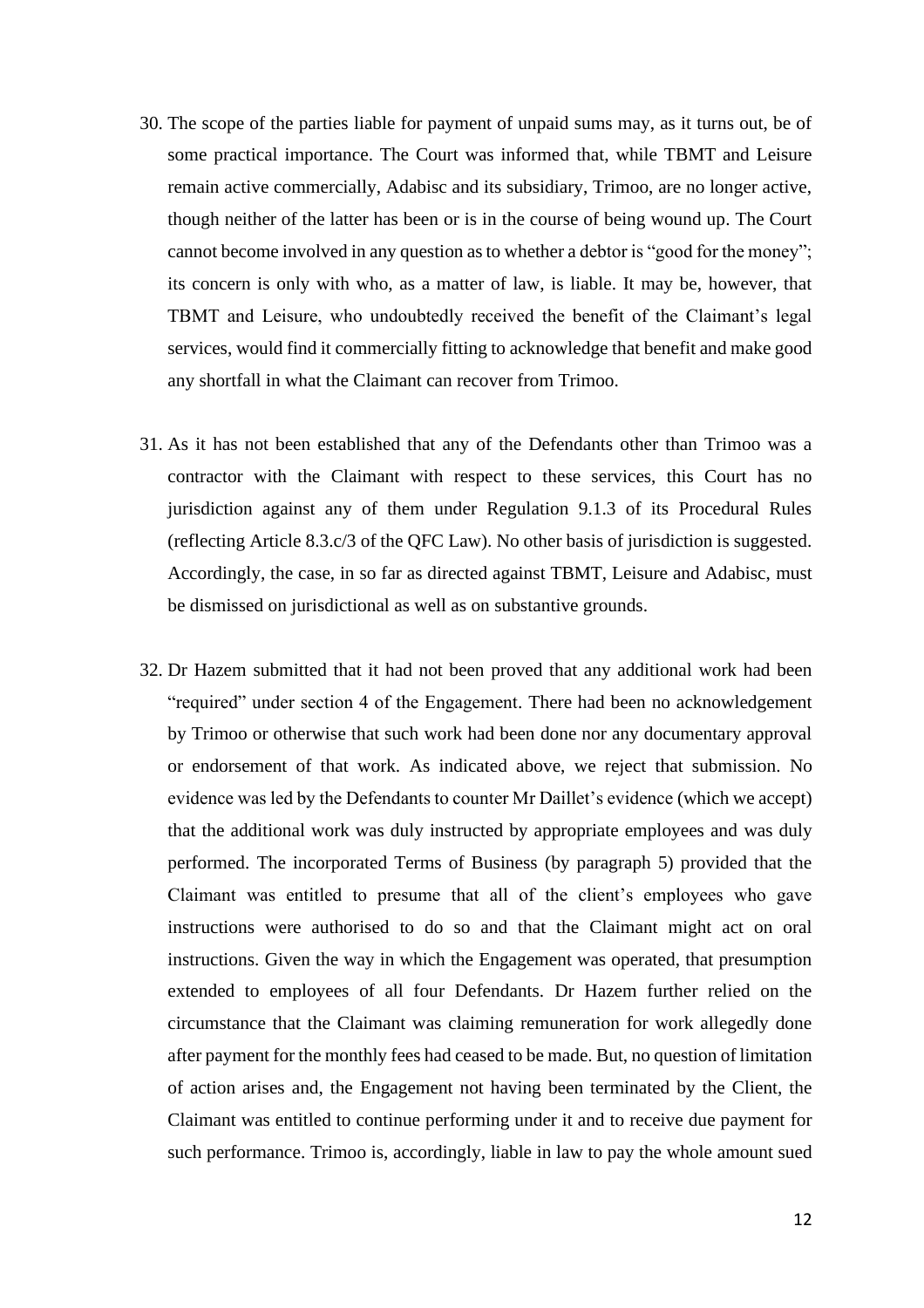for, being the total of the unpaid monthly fees (QAR 240,000) and the fees for the additional work (QAR 176,539), namely, QAR 416,539.

33. Dr Hazem raised an issue of the "standing" of the Defendants other than Trimoo. But, that, as we understood it, was not an issue of the legal capacity of any of them to be sued (as corporate bodies they clearly could) but of whether they or any of them had ever entered into a contractual relationship with the Claimant. We have already dealt with that issue. An earlier complaint that the signed original of the Engagement had not been produced was departed from. Dr Hazem also referred to certain provisions of Qatari national law; but, as the Engagement was expressly made subject to QFC law, such references are of no assistance.

#### Compensatory interest

- 34. The Claimant also seeks interest on the unpaid sums due to it. As noted in paragraph 10 above, the Terms of Business provided for one or other of two rates of interest to be charged. Prior to the hearing no option as between these rates had been exercised by the Claimant and no calculation of interest filed. Dr Hazem raised the question whether the recovery of any interest was legitimate under Qatari law. In these circumstances the Court allowed time to the Claimant to file a written submission on interest with the Defendants allowed time to respond.
- 35. In its written submission the Claimant set forth three sets of calculations for prejudgment interest: (1) on the basis that the Qatar Central Bank rate from time to time plus 2% should be applied, (2) on the basis that the Court's rate of 5% should be applied throughout and (3) on the basis that the Court's rate of 5% was a minimum rate and thus should be applied during any period that the Qatar Central Bank rate  $+2\%$  was less than 5%. On the basis that the principal sum due comprised (as we have held) the total of the unpaid monthly fees and the fees for additional work, these calculations brought out pre-judgment interest at certain figures respectively.
- 36. The Defendants responded with a written submission. The only substantive point taken in it was to contend that the calculations provided by the Claimant proceeded erroneously on the basis that nine, rather than eight, of the monthly payments remained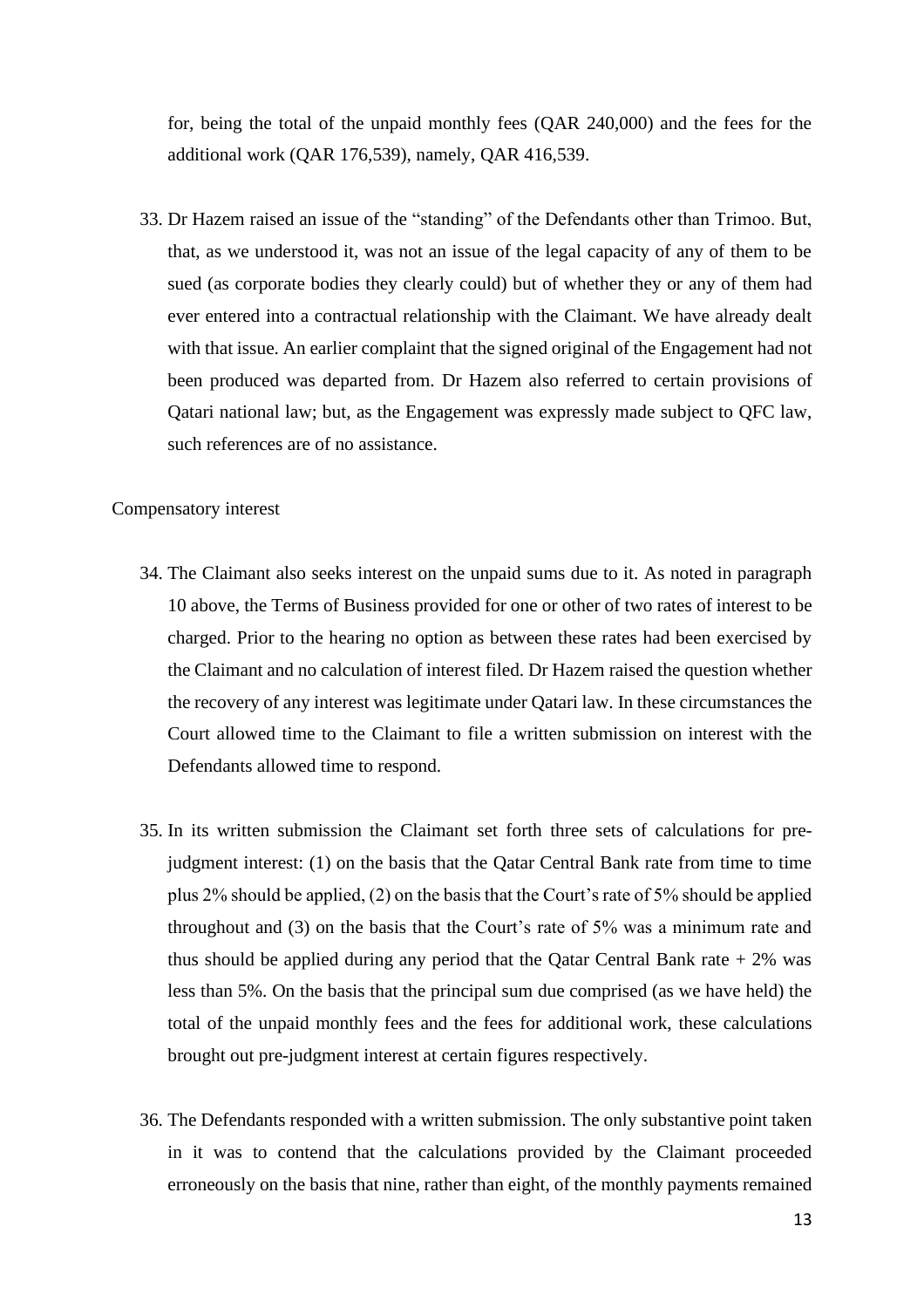outstanding. Alternative calculations were supplied, which, on the premise that fees for the additional work as well as for these monthly payments remained due, brought out pre-judgment interest on the three bases referred to above at (1) QAR 38,945.64, (2) QAR 40,374.55 and (3) QAR 41,678.82.

- 37. The Claimant responded in turn with an amended submission which, in substance, conceded the error referred to. The revised calculations brought out figures which were not materially different from those stated in the preceding paragraph.
- 38. It appears that all these figures for "pre-judgment" interest are calculated up to the date of the hearing (7 July 2021). The Claimant in its responding submission invited the Court to award further compensatory interest up to the date when judgment was actually delivered.
- 39. In *Protech Solutions LLC v Qatar Islamic Bank* [2021] QIC (A) 6 the Appellate Division of this Court addressed the question of the recovery of compensatory interest on overdue debts. It held (paragraph 29) that the obligation to pay interest on a sum not paid when due is governed by the proper law of the contract. The proper law of the Engagement is QFC law (paragraph 19 of the incorporated Terms of Business). Compensatory interest accordingly falls to be paid by Trimoo under Article 104 of the QFC Contract Regulations. Under paragraph 7 of the Terms of Business the Claimant is contractually entitled to charge interest on overdue amounts at one or other of the two rates referred to in that paragraph. It may charge interest at whichever of these rates is in the circumstances the better to its advantage. That, in this case, is rate (2) referred to above. The Court's rate of 5% is not a "minimum" rate; rate (3) does not apply. Accordingly, the Claimant is entitled to pre-judgment interest at the Court's traditional rate of 5% throughout the time or times from when sums were due by Trimoo but unpaid until the date of judgment. The Defendants' calculation of that sum (which is not materially different from that of the Claimant's revised calculation) is QAR 40,374.55, to which is to be added compensatory interest up to the actual date of judgment. We assess that additional sum (broadly) at QAR 2,600. The total award of pre-judgment interest is accordingly QAR 42,975.55.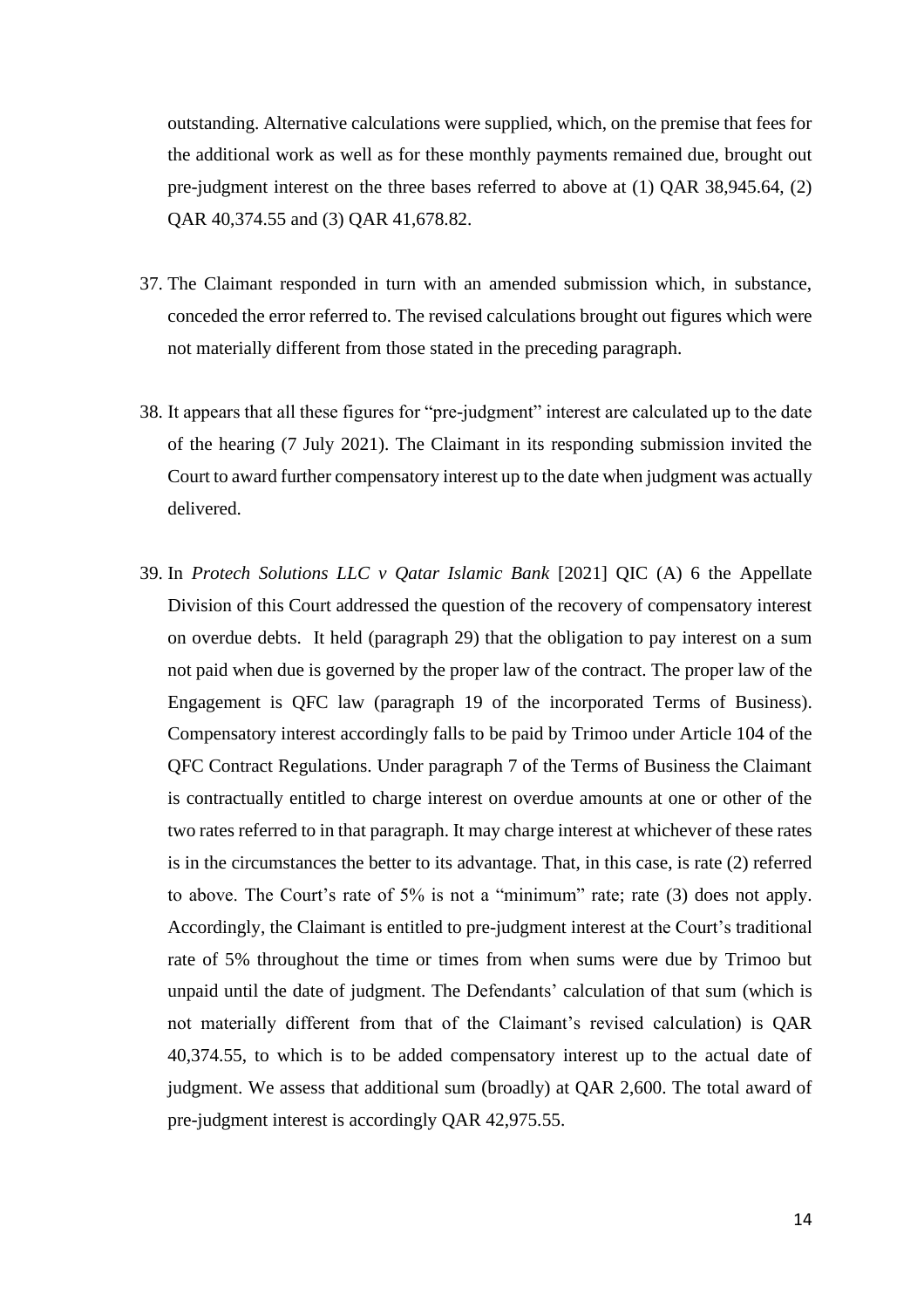#### Enhanced interest

40. In *Qatar Financial Centre Regulatory Authority v Horizon Crescent Wealth LLC* [2021] QIC (A) 5 the Appellate Division addressed the question whether a higher rate of interest should apply where there was a failure by a party to pay a debt for which judgment had been given by the Court. It held (paragraph 17) that "it would be generally in the interests of justice and would assist in the enforcement of the judgments of the Court that a party to proceedings should be encouraged to pay a judgment debt within the time specified by the court and be penalised for a contravention of the Order". That case concerned the non-payment of a regulatory penalty for which judgment had been given by the Court. However, it is plain that the general principle is applicable to all judgment debts. Accordingly, it is applicable in the present case where Trimoo will, on the issue of this Judgment, have notice of the amounts judicially held to be payable by it within the time identified in it. In the circumstances 15 days from the issue of the Judgment (as sought by the Claimant) is an appropriate period within which payment should be made. The Claimant sought post-judgment interest at 10% but the Court regards that as excessive. An enhanced rate of 7% will apply from the expiry of the period mentioned until payment.

#### **Costs**

41. The Claimant, having been successful in its claim against Trimoo, is entitled to payment against it of reasonable costs. The Claimant was unsuccessful in its claim against the remaining Defendants. However, as all four Defendants presented a common defence and there is nothing to suggest that any greater costs were incurred by the joining of the remaining Defendants as parties, we consider that it would be inappropriate to make any further order as to costs.

By the Court,

2 CH anthu

Justice Arthur Hamilton